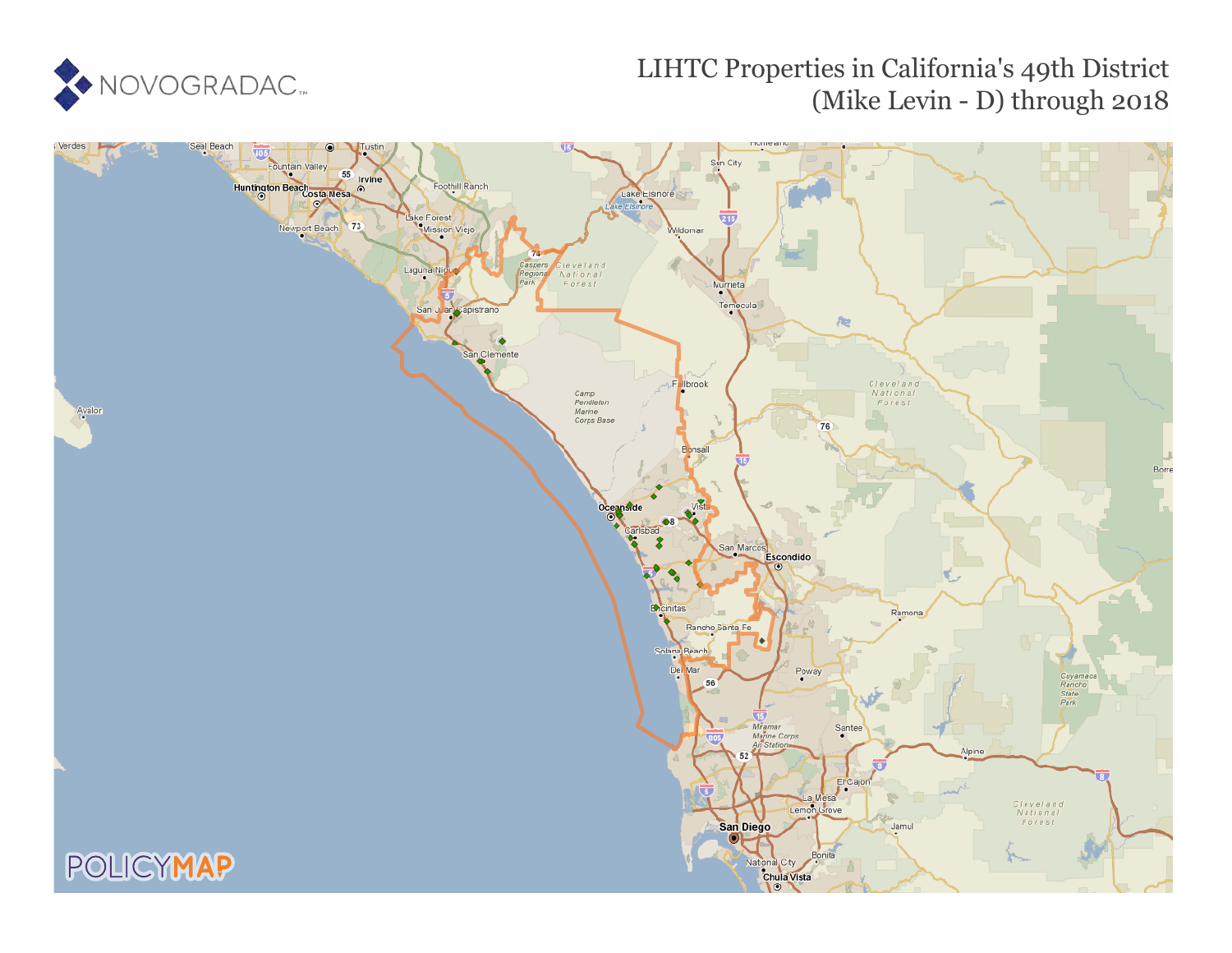| <b>Project Name</b>                      | <b>Address</b>                      | <b>City</b>      | <b>State</b> | <b>Zip Code</b> | Nonprofit<br><b>Sponsor</b> | <b>Allocation</b><br>Year | Annual<br><b>Allocated</b><br><b>Amount</b> | in Service           | <b>Year Placed Construction</b><br><b>Type</b> | <b>Total</b><br><b>Units</b> | Low<br><b>Income</b><br><b>Units</b> | <b>Rent or</b><br>Income<br><b>Ceiling</b> | <b>Credit</b><br><b>Percentag Exempt</b><br>$\bullet$ | Tax-<br><b>Bond</b> | <b>HUD Multi-</b><br><b>Family</b><br><b>Financing/Rent</b><br>al Assistance |
|------------------------------------------|-------------------------------------|------------------|--------------|-----------------|-----------------------------|---------------------------|---------------------------------------------|----------------------|------------------------------------------------|------------------------------|--------------------------------------|--------------------------------------------|-------------------------------------------------------|---------------------|------------------------------------------------------------------------------|
| <b>CASA NETTLETON</b><br><b>APTS</b>     | 160<br><b>NETTLETON</b><br>RD       | <b>VISTA</b>     | CA           | 92083           | Yes                         | 1997                      | \$272,857                                   | 1999                 | <b>New Construction</b>                        | 28                           | 28                                   | 60% AMGI                                   | 70%<br>present<br>value                               | No                  |                                                                              |
| RANCHO CARRILLO<br>APTS                  | 6053 PASEO<br><b>ACAMPO</b>         | <b>CARLSBAD</b>  | CA           | 92009           | No                          | 2000                      | \$290,072                                   | 1999                 | <b>New Construction</b>                        | 116                          | 76                                   | 60% AMGI                                   | 30%<br>present<br>value                               | Yes                 |                                                                              |
| OLD GROVE APTS                           | <b>190 VIA</b><br><b>PELICANO</b>   | <b>OCEANSIDE</b> | CA           | 92057           | No                          | 2001                      | \$363,856                                   | 2003                 | <b>New Construction</b>                        | 56                           | 55                                   | 60% AMGI                                   | 30 %<br>present<br>value                              | Yes                 |                                                                              |
| <b>TALEGA JAMBOREE</b><br>APTS PHASE I   | 123 CALLE<br><b>AMISTAD</b>         | SAN CLEMENTE CA  |              | 92673           | No                          | 2001                      | \$614,886                                   | 2003                 | <b>New Construction</b>                        | 124                          | 123                                  | 60% AMGI                                   | 30%<br>present<br>value                               | Yes                 |                                                                              |
| <b>TALEGA JAMBOREE</b><br>APTS PHASE II  | 123 CALLE<br><b>AMISTAD</b>         | SAN CLEMENTE CA  |              | 92673           | No                          | 2002                      | \$329,229                                   | 2003                 | <b>New Construction</b>                        | 62                           | 61                                   | 60% AMGI                                   | 30%<br>present<br>value                               | Yes                 |                                                                              |
| ESPERANZA GARDEN<br><b>APTS</b>          | 920 REGAL RD ENCINITAS              |                  | CA           | 92024           | No                          | 1992                      | \$113,732                                   | 1994                 | <b>New Construction</b>                        | 10                           | 10                                   | 60% AMGI                                   | 70 %<br>present<br>value                              | No                  |                                                                              |
| <b>LAUREL TREE APTS</b>                  | 1307 LAUREL<br><b>TREE LN</b>       | <b>CARLSBAD</b>  | CA           | 92011           | Yes                         | 1997                      | \$1,064,894                                 | 2000                 | New Construction                               | 138                          | 136                                  | 60% AMGI                                   | 70%<br>present<br>value                               | $\mathbf{No}$       |                                                                              |
| DOVE CANYON APTS                         | 16507 DOVE<br><b>CANYON RD</b>      | <b>SAN DIEGO</b> | CA           | 92127           | No                          | 2002                      | \$564,836                                   | 2004                 | <b>New Construction</b>                        | 120                          | 118                                  | 60% AMGI                                   | 30%<br>present<br>value                               | Yes                 |                                                                              |
| <b>MARIPOSA APTS</b>                     | 4651 RED<br><b>BLUFF PL</b>         | <b>CARLSBAD</b>  | CA           | 92010           | No                          | 2003                      | \$660,541                                   | 2004                 | <b>New Construction</b>                        | 106                          | 105                                  | 60% AMGI                                   | 30 %<br>present<br>value                              | Yes                 |                                                                              |
| ARROYO VISTA APTS                        | 26196 CROWN<br>VALLEY PKWY          | MISSION VIEJO CA |              | 92692           | No                          | 1993                      | \$1,585,576                                 | 1995                 | <b>New Construction</b>                        | 155                          | 155                                  | 60% AMGI                                   | 70%<br>present<br>value                               | No                  |                                                                              |
| <b>VILLA LOMA APTS</b>                   | 6421 TOBRIA<br>TER                  | <b>CARLSBAD</b>  | CA           | 92011           | No                          | 1994                      | \$3,189,999                                 | 1995                 | <b>New Construction</b>                        | 344                          | 341                                  | 60% AMGI                                   | 70%<br>present<br>value                               | No                  |                                                                              |
| NORTH SANTA FE<br><b>APTS</b>            | 301 N SANTA<br><b>FE AVE</b>        | <b>VISTA</b>     | CA           | 92084           |                             | 2013                      | \$0                                         | Insufficient<br>Data | Not Indicated                                  | 67                           | $\mathbf 0$                          |                                            | Not<br>Indicated                                      |                     |                                                                              |
| <b>POINSETTIA</b><br><b>STATION APTS</b> | 6811<br>EMBARCADER CARLSBAD<br>O LN |                  | CA           | 92011           | No                          | 2001                      | \$304,905                                   | 2000                 | <b>New Construction</b>                        | 92                           | 91                                   | 60% AMGI                                   | 30 %<br>present<br>value                              | Yes                 |                                                                              |

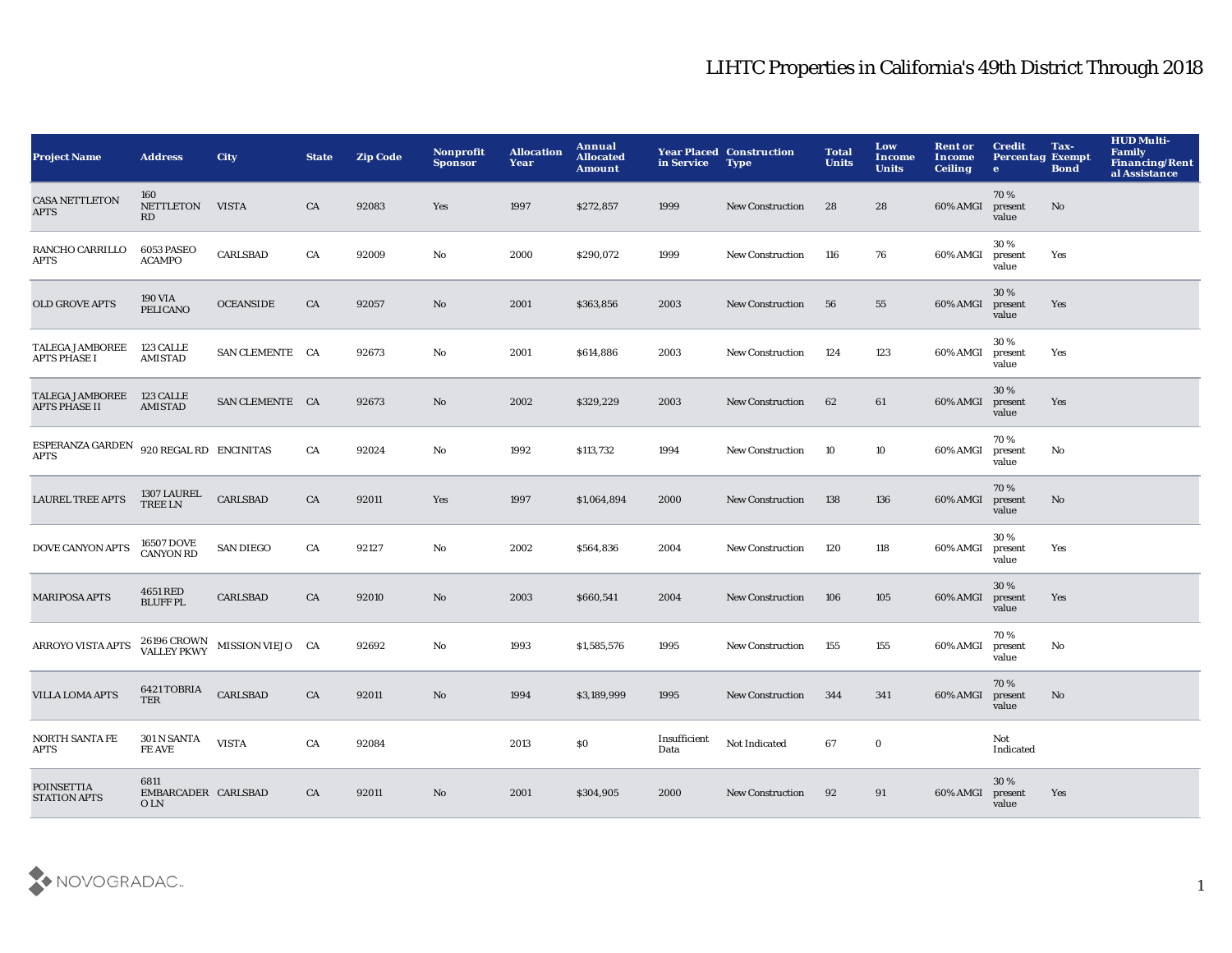| <b>Project Name</b>                                            | <b>Address</b>                           | <b>City</b>                          | <b>State</b> | <b>Zip Code</b> | Nonprofit<br><b>Sponsor</b> | <b>Allocation</b><br>Year | Annual<br><b>Allocated</b><br><b>Amount</b> | in Service | <b>Year Placed Construction</b><br><b>Type</b> | <b>Total</b><br><b>Units</b> | Low<br>Income<br><b>Units</b> | <b>Rent or</b><br>Income<br><b>Ceiling</b> | <b>Credit</b><br><b>Percentag Exempt</b><br>$\bullet$ | Tax-<br><b>Bond</b> | <b>HUD Multi-</b><br>Family<br>Financing/Rent<br>al Assistance |
|----------------------------------------------------------------|------------------------------------------|--------------------------------------|--------------|-----------------|-----------------------------|---------------------------|---------------------------------------------|------------|------------------------------------------------|------------------------------|-------------------------------|--------------------------------------------|-------------------------------------------------------|---------------------|----------------------------------------------------------------|
| VISTA LAS FLORES                                               | 6404 HALYARD $_{\rm CARLSBAD}$<br>PI.    |                                      | CA           | 92011           | Yes                         | 2001                      | \$175,163                                   | 2001       | <b>New Construction</b>                        | 28                           | 27                            | 60% AMGI                                   | 30%<br>present<br>value                               | Yes                 |                                                                |
| <b>CEDAR ROAD APTS</b>                                         | 245 CEDAR RD VISTA                       |                                      | CA           | 92083           | $\mathbf{N}\mathbf{o}$      | 1994                      | \$443,865                                   | 1996       | New Construction                               | 40                           | 39                            | 60% AMGI                                   | 70%<br>present<br>value                               | No                  |                                                                |
| <b>SEASONS SENIOR</b><br>APTS AT SAN JUAN<br><b>CAPISTRANO</b> | 31641 RANCHO SAN JUAN<br><b>VIEJO RD</b> | <b>CAPISTRANO</b>                    | ${\rm CA}$   | 92675           | $\rm No$                    | 1995                      | \$293,230                                   | 1996       | <b>New Construction</b>                        | 112                          | 112                           | 60% AMGI                                   | 30%<br>present<br>value                               | Yes                 |                                                                |
| <b>VINTAGE POINTE</b><br><b>SENIOR APTS</b>                    | 1701 BUSH ST OCEANSIDE                   |                                      | CA           | 92058           | $\mathbf{N}\mathbf{o}$      | 1996                      | \$829,701                                   | 1997       | New Construction                               | 136                          | 136                           | 60% AMGI                                   | 70%<br>present<br>value                               | No                  |                                                                |
| TREMONT STREET<br>APTS                                         | 1115 S<br>TREMONT ST                     | <b>OCEANSIDE</b>                     | CA           | 92054           | No                          | 1996                      | \$65,765                                    | 1997       | Acquisition and<br>Rehab                       | 21                           | 20                            | 60% AMGI                                   | 70%<br>present<br>value                               | No                  |                                                                |
| <b>LAGUNA TERRACE</b>                                          | 1014 LAGUNA<br><b>DR</b>                 | CARLSBAD                             | CA           | 92008           | No                          | 1988                      | \$26,368                                    | 1988       | Acquisition and<br>Rehab                       | $\overline{4}$               | $\overline{4}$                | 60% AMGI                                   | 70%<br>present<br>value                               | No                  |                                                                |
| <b>VILLA PALOMA</b><br><b>SENIOR APTS</b>                      | 27191 PASEO<br><b>ESPADA</b>             | <b>SAN JUAN</b><br><b>CAPISTRANO</b> | CA           |                 | $\rm No$                    | 2000                      | \$636,539                                   | 2002       | <b>New Construction</b>                        | 84                           | 66                            | 60% AMGI                                   | 70%<br>present<br>value                               | No                  |                                                                |
| <b>VINTAGE SHORES</b>                                          | 366 CAMINO<br>DE ESTRELLA                | SAN CLEMENTE CA                      |              | 92672           | No                          | 2001                      | \$388,388                                   | 2002       | <b>New Construction</b>                        | 122                          | 120                           | 60% AMGI                                   | 30%<br>present<br>value                               | Yes                 |                                                                |
| COUNTRY CLUB APTS 201 COUNTRY<br>- OCEANSIDE                   | <b>CLUBLN</b>                            | <b>OCEANSIDE</b>                     | CA           | 92054           | Yes                         | 2008                      | \$757,494                                   | 2009       | Acquisition and<br>Rehab                       | 91                           | 89                            | 60% AMGI                                   | 30%<br>present<br>value                               | Yes                 | No                                                             |
| CEDAR NETTLETON 245 CEDAR<br><b>APARTMENTS</b>                 | <b>ROAD</b>                              | <b>VISTA</b>                         | CA           | 92083           | Yes                         | 2015                      | \$448,827                                   | 2017       | Acquisition and<br>Rehab                       | 68                           | 67                            | 60% AMGI                                   | 30%<br>present<br>value                               |                     | No                                                             |
| <b>SEASONS II SENIOR</b><br><b>APTS</b>                        | <b>27271 PASEO</b><br><b>ESPADA</b>      | <b>SAN JUAN</b><br><b>CAPISTRANO</b> | CA           | 92675           | No                          | 2007                      | \$610,967                                   | 2009       | <b>New Construction</b>                        | 38                           | 37                            | 60% AMGI                                   | 70%<br>present<br>value                               | No                  |                                                                |
| <b>SHADOW WAY APTS</b>                                         | 4707 YUMA<br><b>AVE</b>                  | <b>OCEANSIDE</b>                     | CA           | 92057           |                             | 2008                      | \$867,265                                   | 2009       | Acquisition and<br>Rehab                       | 144                          | 143                           | 60% AMGI                                   | 30%<br>present<br>value                               | Yes                 |                                                                |
| <b>CASSIA HEIGHTS</b><br><b>APTS</b>                           | 2029 CASSIA<br>RD                        | <b>CARLSBAD</b>                      | CA           | 92009           | No                          | 2005                      | \$1,148,794                                 | 2007       | <b>New Construction</b>                        | 56                           | 55                            | 60% AMGI                                   | 70%<br>present<br>value                               | No                  |                                                                |

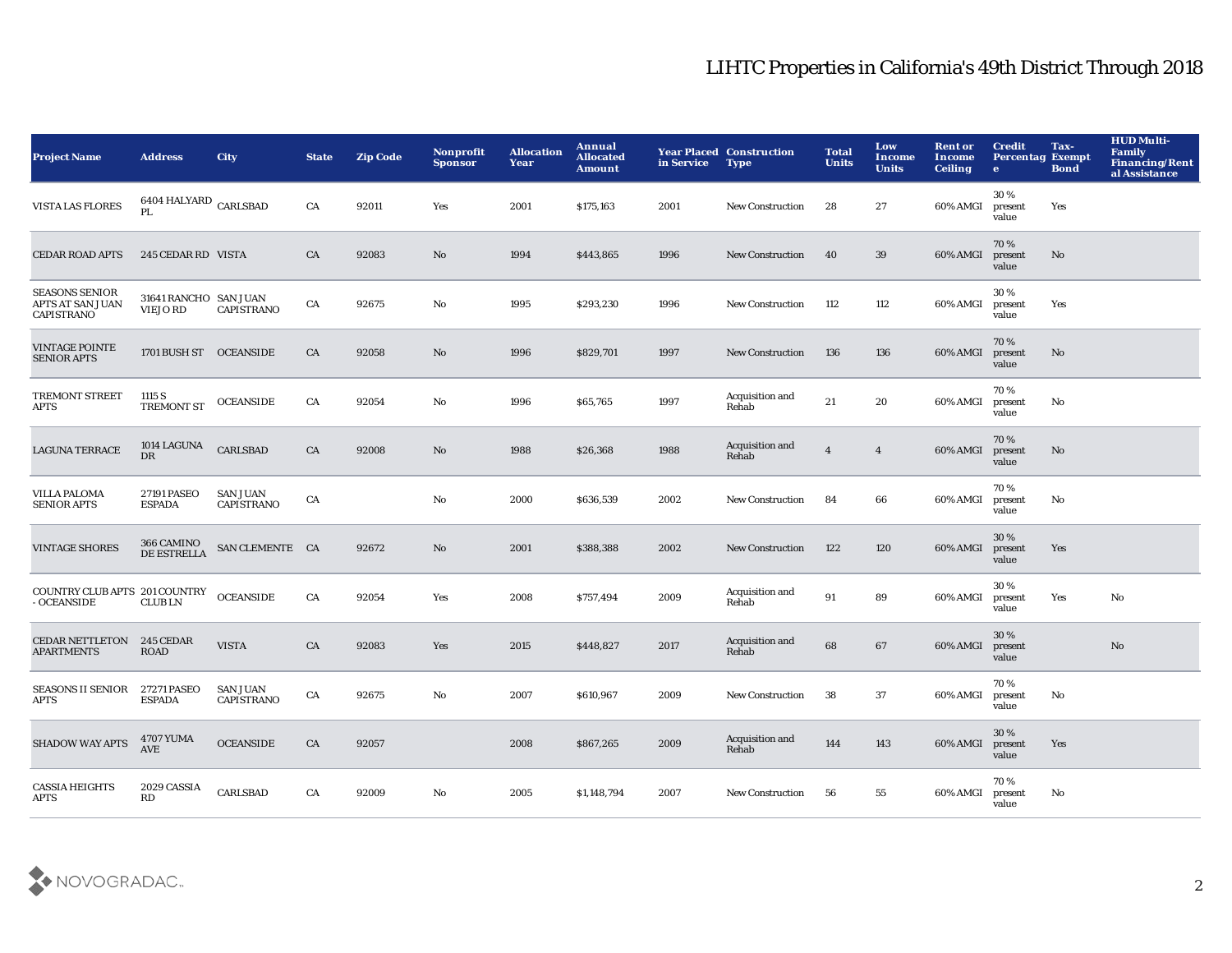| <b>Project Name</b>                                                    | <b>Address</b>                                 | <b>City</b>      | <b>State</b> | <b>Zip Code</b> | Nonprofit<br><b>Sponsor</b> | <b>Allocation</b><br>Year | <b>Annual</b><br><b>Allocated</b><br><b>Amount</b> | in Service | <b>Year Placed Construction</b><br><b>Type</b> | <b>Total</b><br><b>Units</b> | Low<br><b>Income</b><br><b>Units</b> | <b>Rent or</b><br>Income<br><b>Ceiling</b> | <b>Credit</b><br><b>Percentag Exempt</b><br>$\bullet$ | Tax-<br><b>Bond</b> | <b>HUD Multi-</b><br><b>Family</b><br><b>Financing/Rent</b><br>al Assistance |
|------------------------------------------------------------------------|------------------------------------------------|------------------|--------------|-----------------|-----------------------------|---------------------------|----------------------------------------------------|------------|------------------------------------------------|------------------------------|--------------------------------------|--------------------------------------------|-------------------------------------------------------|---------------------|------------------------------------------------------------------------------|
| <b>HUNTERS POINTE</b>                                                  | <b>7270 CALLE</b><br><b>PLATA</b>              | <b>CARLSBAD</b>  | CA           | 92009           | No                          | 2006                      | \$1,859,638                                        | 2007       | <b>New Construction</b>                        | 168                          | 166                                  | 60% AMGI                                   | 30%<br>present<br>value                               | Yes                 |                                                                              |
| <b>CAPE COD SENIOR</b><br><b>VILLAS</b>                                | 1710 MAXSON<br>ST                              | <b>OCEANSIDE</b> | CA           | 92054           |                             | 2007                      | \$209,775                                          | 2008       | Acquisition and<br>Rehab                       | 36                           | $35\,$                               | 60% AMGI                                   | 30%<br>present<br>value                               | Yes                 |                                                                              |
| <b>GLEN RIDGE APTS</b>                                                 | 3555 GLEN AVE CARLSBAD                         |                  | CA           | 92010           |                             | 2007                      | \$947,397                                          | 2008       | <b>New Construction</b>                        | 78                           | 77                                   | 60% AMGI                                   | 30 %<br>present<br>value                              | Yes                 |                                                                              |
| LA MISION VILLAGE 3232 MISSION OCEANSIDE<br>APTS                       | <b>AVE</b>                                     |                  | CA           | 92058           |                             | 2006                      | \$1,098,943                                        | 2008       | New Construction                               | 80                           | 79                                   | 60% AMGI                                   | 30%<br>present<br>value                               | Yes                 |                                                                              |
| <b>VINTAGE POINT</b><br>SENIOR APTS PHASE 1923 BUSH ST OCEANSIDE<br>II |                                                |                  | CA           | 92058           | No                          | 2002                      | \$632,748                                          | 2004       | <b>New Construction</b>                        | 186                          | 168                                  | 60% AMGI                                   | 30 %<br>present<br>value                              | Yes                 |                                                                              |
| <b>TAVARUA SENIOR</b><br>APTS                                          | $3568\ \mathrm{HARDING}$ CARLSBAD<br><b>ST</b> |                  | CA           | 92008           | Yes                         | 2011                      | \$908,541                                          | 2013       | New Construction                               | 50                           | 49                                   | 60% AMGI                                   | 70 %<br>present<br>value                              | $\mathbf {No}$      | Yes                                                                          |
| VISTA TERRACE                                                          | 987 POSTAL<br><b>WAY</b>                       | <b>VISTA</b>     | ${\rm CA}$   | 92083           | Yes                         | 2012                      | \$352,369                                          | 2013       | Acquisition and<br>Rehab                       | 47                           | 46                                   | 60% AMGI                                   | 30%<br>present<br>value                               | Yes                 | Yes                                                                          |
| LA COSTA PALOMA                                                        | 1953 DOVE LN CARLSBAD                          |                  | CA           | 92009           | No                          | 2003                      | \$1,016,728                                        | 2005       | <b>New Construction</b>                        | 180                          | 178                                  | 60% AMGI                                   | 30%<br>present<br>value                               | Yes                 |                                                                              |
| <b>LOS ROBLES APTS</b><br>(VISTA)                                      | 1475 OAK DR VISTA                              |                  | CA           | 92084           | Yes                         | 2012                      | \$585,954                                          | 2013       | Acquisition and<br>Rehab                       | 76                           | 75                                   | 60% AMGI                                   | 30 %<br>present<br>value                              | Yes                 | No                                                                           |
| <b>IRIS APTS</b>                                                       | <b>641 N VULCAN ENCINITAS</b><br><b>AVE</b>    |                  | CA           | 92024           | Yes                         | 2011                      | \$490,148                                          | 2013       | <b>New Construction</b>                        | 19                           | 19                                   | 60% AMGI                                   | 70%<br>present<br>value                               | $\mathbf {No}$      | No                                                                           |
| <b>SC SENIOR APTS</b>                                                  | 2358 S EL<br><b>CAMINO REAL</b>                | SAN CLEMENTE CA  |              | 92672           | No                          | 2011                      | \$1,052,209                                        | 2014       | <b>New Construction</b>                        | 76                           | 75                                   | <b>50% AMGI</b>                            | 30 %<br>present<br>value                              | Yes                 | Yes                                                                          |
| LAS PALMAS VILLAGE<br>(AKA AVENIDA<br>SERRA)                           | 115 AVENIDA<br><b>SERRA</b>                    | SAN CLEMENTE CA  |              | 92672           | Yes                         | 2013                      | \$285,031                                          | 2015       | <b>New Construction</b>                        | 19                           | 18                                   | 60% AMGI                                   | 30%<br>present<br>value                               | Yes                 | No                                                                           |
| PASEO POINTE                                                           | 325 SOUTH<br><b>SANTA FE</b><br><b>AVENUE</b>  | <b>VISTA</b>     | CA           | 92083           | No                          | 2013                      | \$1,762,817                                        | 2015       | <b>New Construction</b>                        | 69                           | 68                                   | 60% AMGI                                   | 70%<br>present<br>value                               | No                  | No                                                                           |